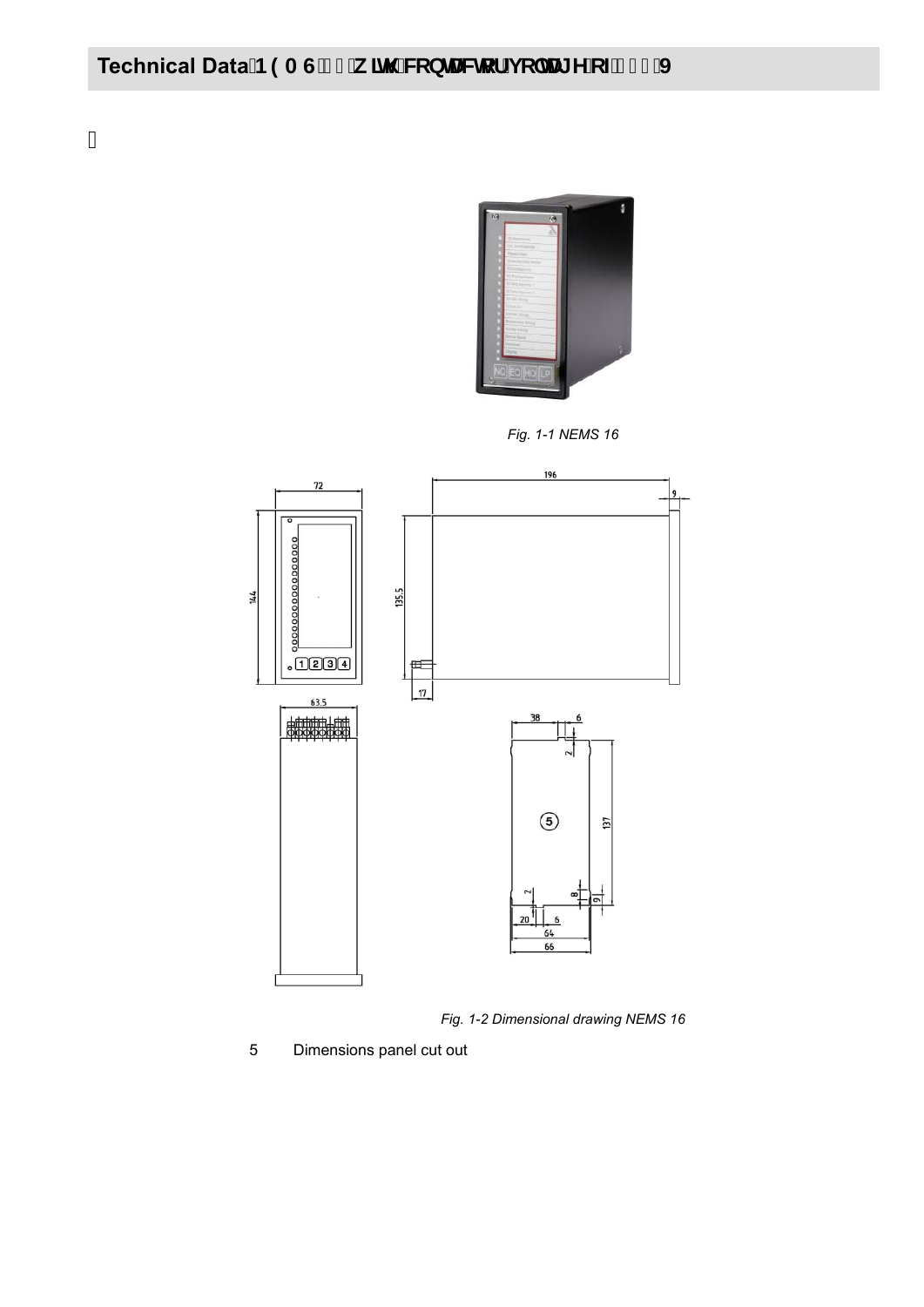# Technical Data<sup>B9AG'%</sup> k Jh 'WbHWcf'j c'HI YcZ&' \$'J

| <b>Dimension</b>                                                                        |                             |                                                                                                                                                                                                                                                                                                                                                                                                                                                                                                                                                                                                                                                      |  |  |
|-----------------------------------------------------------------------------------------|-----------------------------|------------------------------------------------------------------------------------------------------------------------------------------------------------------------------------------------------------------------------------------------------------------------------------------------------------------------------------------------------------------------------------------------------------------------------------------------------------------------------------------------------------------------------------------------------------------------------------------------------------------------------------------------------|--|--|
| Dimensions ( $h \times w \times d$ )<br>- instruments panel mounting<br>- Wall mounting |                             | 72 x 144 x 200 mm (2.8 x 5.7 x 7.9 in.)<br>138 x 68 mm (5.4 x 2.7 in.)                                                                                                                                                                                                                                                                                                                                                                                                                                                                                                                                                                               |  |  |
| Weight                                                                                  |                             | 1,25 kg (2.8 lb)                                                                                                                                                                                                                                                                                                                                                                                                                                                                                                                                                                                                                                     |  |  |
| Material                                                                                |                             | black sheet steel housing                                                                                                                                                                                                                                                                                                                                                                                                                                                                                                                                                                                                                            |  |  |
| Mounting                                                                                |                             | - for panel mounting with lateral clamping elements                                                                                                                                                                                                                                                                                                                                                                                                                                                                                                                                                                                                  |  |  |
|                                                                                         |                             | - pluggable terminal                                                                                                                                                                                                                                                                                                                                                                                                                                                                                                                                                                                                                                 |  |  |
| Input data                                                                              |                             |                                                                                                                                                                                                                                                                                                                                                                                                                                                                                                                                                                                                                                                      |  |  |
| Line voltage                                                                            |                             | 40  370 VDC, as well as 40  260 VAC, 50  60 Hz                                                                                                                                                                                                                                                                                                                                                                                                                                                                                                                                                                                                       |  |  |
| Power consumption                                                                       | 5 W, 5 VA                   |                                                                                                                                                                                                                                                                                                                                                                                                                                                                                                                                                                                                                                                      |  |  |
| <b>Characteristics</b>                                                                  |                             |                                                                                                                                                                                                                                                                                                                                                                                                                                                                                                                                                                                                                                                      |  |  |
| Inputs<br>individually configurable                                                     | or                          | - 16 alarm inputs<br>- contractor voltage:<br>12 VDC  48 VDC<br>12 VAC  260 VAC<br>- Fault/indicator function<br>- Operating/ closed circuit current function<br>- Virtual control via LAMTEC SYSTEM BUS<br>- Input bypass<br>$-$ Release time from 0  1 h 49 min<br>- External acknowledgement function<br>- Microprocessor controlled<br>- Interference filter for each input<br>- Voltage stable acc. to DIN-IEC 0801-4<br>- Electrically isolated inputs<br>- Electrically isolated mains power supply<br>- Indicator system network via LAMTEC SYSTEM BUS.<br>Up to 64 NENS-16 devices can be connected with each<br>other (1024 signal inputs) |  |  |
| Relay outputs                                                                           |                             | 2 separate relays, with one isolated contact each (SPDT),<br>individually programmable                                                                                                                                                                                                                                                                                                                                                                                                                                                                                                                                                               |  |  |
| Indicator functions                                                                     |                             | - first-/new value message<br>- Resolution 100 ms<br>- LED mirror function<br>- Contact chatter rejection<br>- Classification of alarms via groups local/global                                                                                                                                                                                                                                                                                                                                                                                                                                                                                      |  |  |
| Indication                                                                              | 1<br>16<br>(rot)<br>(green) | LED (green) = main power $ON$<br>two coloured LEDs<br>first value = rapid flashing $(2 Hz)$<br>new value = slow flashing $(1 Hz)$<br>process indication = steady light ON/OFF                                                                                                                                                                                                                                                                                                                                                                                                                                                                        |  |  |